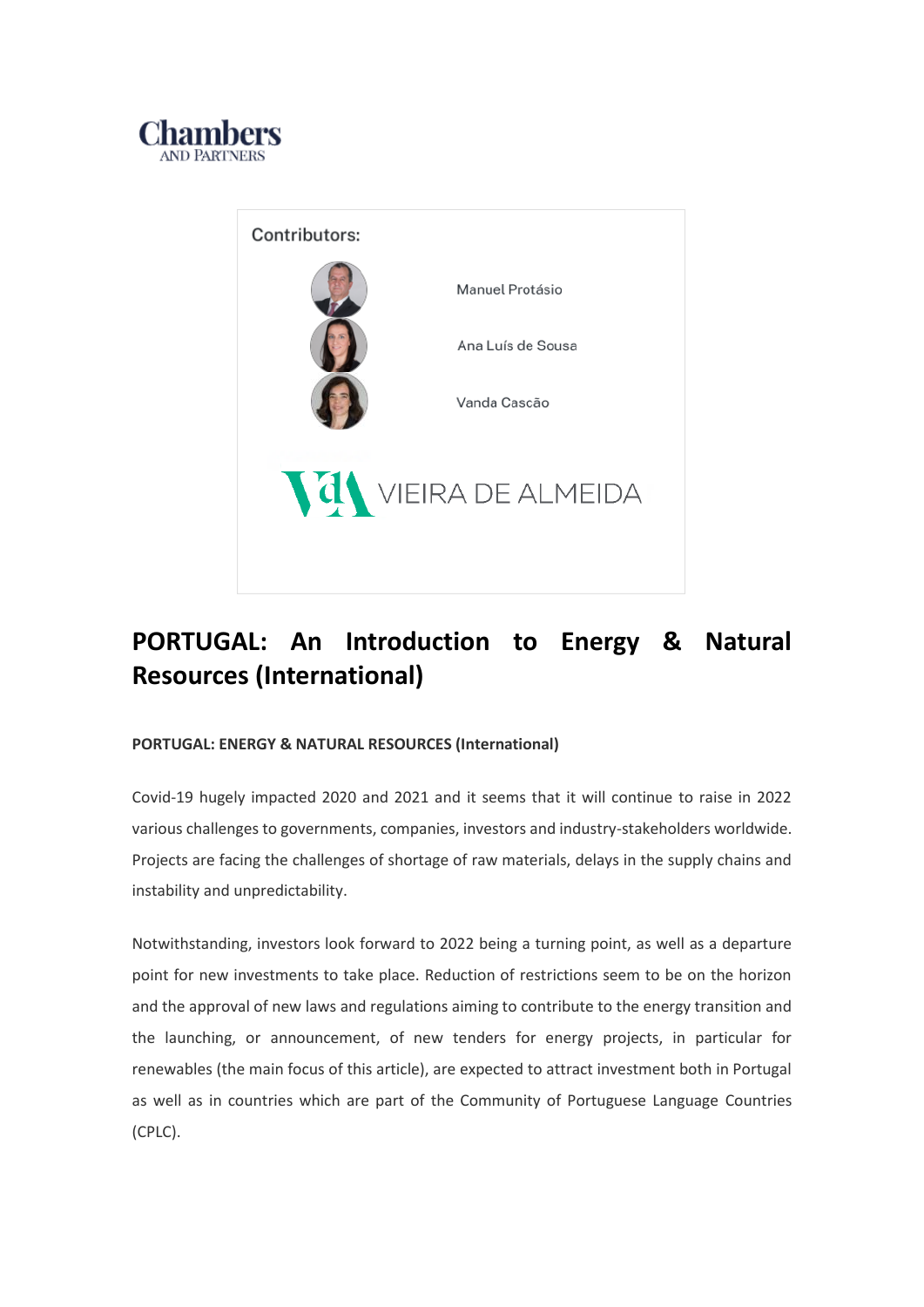#### **Portugal**

In the early days of January 2022, the new regime for the electric sector was published (Decree-Law 15/2022 of 14 January 2022 – the "New Electric Sector Law"), expected as a relevant step for the decarbonisation of the Portuguese economy. Much is awaited from the practical implementation of this new regime and expectations are high.

However, limited available capacity as regards injection into the grid as well as shortage of raw materials and delays in the supply chains will undoubtedly limit or delay projects, including renewable projects which are critical for attaining the 2030 agenda.

On the other side, the positive assessment given by the European Commission to the Portuguese Recovery and Resilience Plan of €16.6 billion, consisting of €13.9 billion in grants and €2.7 billion in loans, is a crucial step for the implementation of several energy projects. The EU funds allocated to the Portuguese Recovery and Resilience Plan will boost certainly the economy and many areas of the energy sector will benefit from such funds.

# **Angola**

Given the high potential for renewables in Angola, new projects are eagerly awaited. In 2021 Presidential Decree 76/2021 was published (25 March 2021) regulating the activities of generation, transmission, distribution and supply of electricity. This new law aimed for a more investor-friendly environment, addressing concerns as to the bankability of projects.

In 2021 Angola ratified the agreement on the creation of the SADC Cent for Renewable Energy and Energy Efficiency (SACREEE). "In a historic meeting on 3 June 2021" (source: SACREE) it was decided the creation of the Centre for Renewable Energy and Energy Efficiency for Central Africa (CEREEAC) will be hosted by Angola (in Luanda). The CEREEAC will operate under the ECCAS umbrella and will advise, among others, Angola, Equatorial Guinea, and Sao Tome and Principe on critical issues of the energy and climate transition.

Several solar and hydro projects are ongoing in the country which will be critical for the energy transition that the country is pursuing – new projects are being developed and the refurbishment of existing hydro projects is being undertaken (in September and October 2021 the review of studies in respect of renewables projects and water supply and renovation works regarding 43 mini-hydro projects was published in the official journal and the government is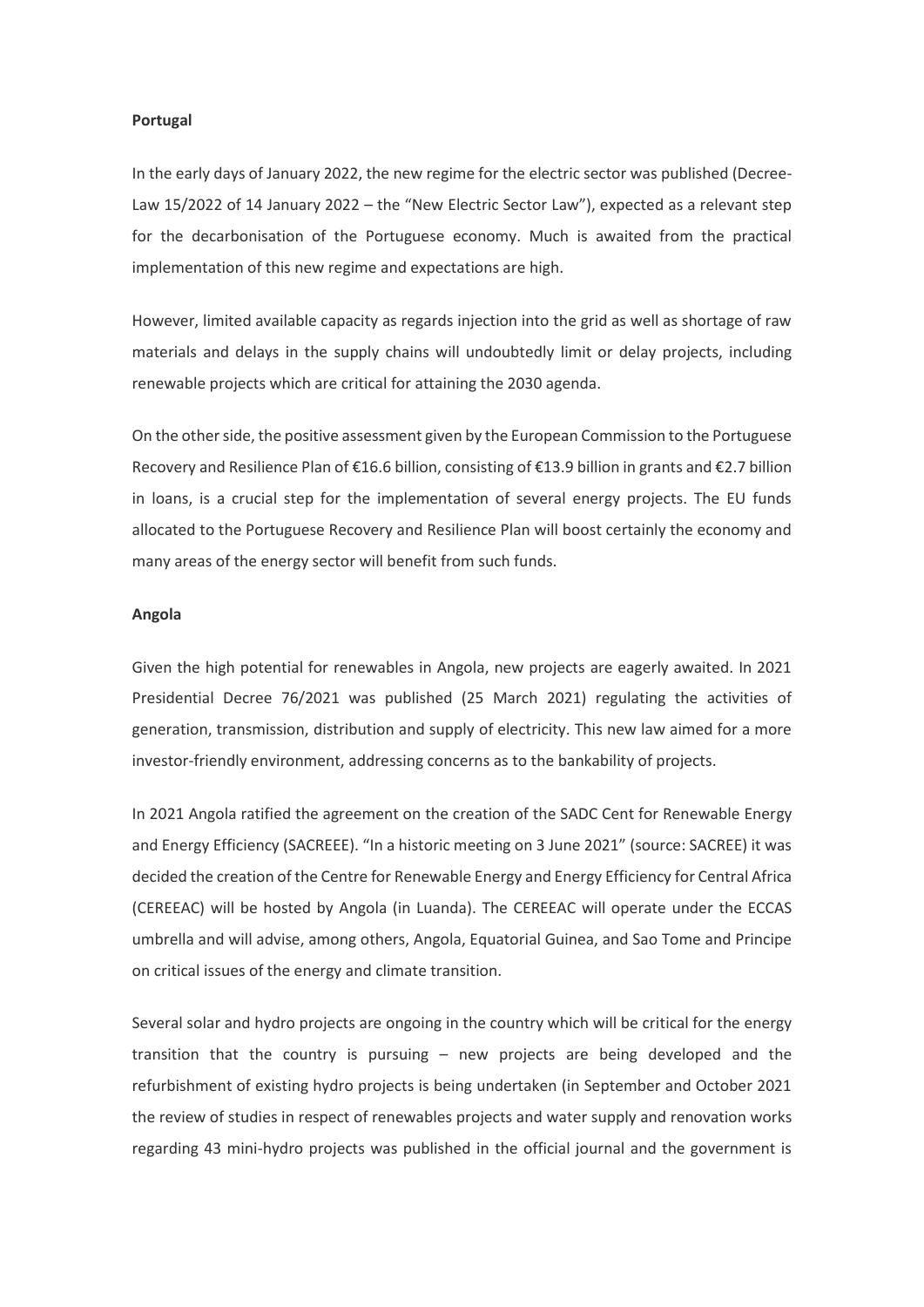considering new concessions for the refurbishment and operation of the Mabubas and Lomaum's hydroplants).

# **Cabo Verde**

Cabo Verde is aiming to increase the percentage of renewable sources. The government aims to attain a penetration rate for renewable energy of more than 50% by 2030 and is launching several renewable tenders for the implementation of projects. Wind projects are envisaged but also solar projects and wave projects. Geothermal is also another potential energy source. Additionally, the restructuring of ELECTRA (the water and energy production company) is expected with privatisation of the generation and distribution activities. Energy storage solutions are also to be pursued, conclusions of the first phase of the Feasibility Study of a 20 MW Pumped-Storage hydropower plant on Santiago island having been presented in 2021. The project regarding Brava Sustainable Island also started, aiming to make the island 100% renewable.

In view of strengthening the institutional legal framework, several regulations were approved, including Tariff Regulation, Dispatch and Network and Interconnection Access Regulations.

A Renewable Energy and Improved Utility Performance Project (REIUP) for Cabo Verde, in the amount of \$16.5 million was approved in December 2021. The REUIP will be jointly financed by the World Bank, by the Canada Clean Energy and Forest Climate Facility and the Global Infrastructure Facility, and it is expected to result in the increase of renewable energy generation capacity by 3.9 MW (solar), reduction of the power system losses from 26% to 18% with the privatisation of the electricity utility ELECTRA and the reduction of greenhouse gas emissions.

#### **Equatorial Guinea**

Equatorial Guinea has approved in 2018 the Pander (the renewables plan for 2018-2025) and has been discussing the implementation of a few initiatives (particularly pre-Covid times), but no projects have been implemented so far, save for the existing hydropower project.

# **Mozambique**

Mozambique is very active in the energy sector and recently launched the long-awaited international tender for the selection of a strategic partner for the construction of the Mphanda Nkuwa dam and power generation project in Tete. This project is to be built on the Zambezi